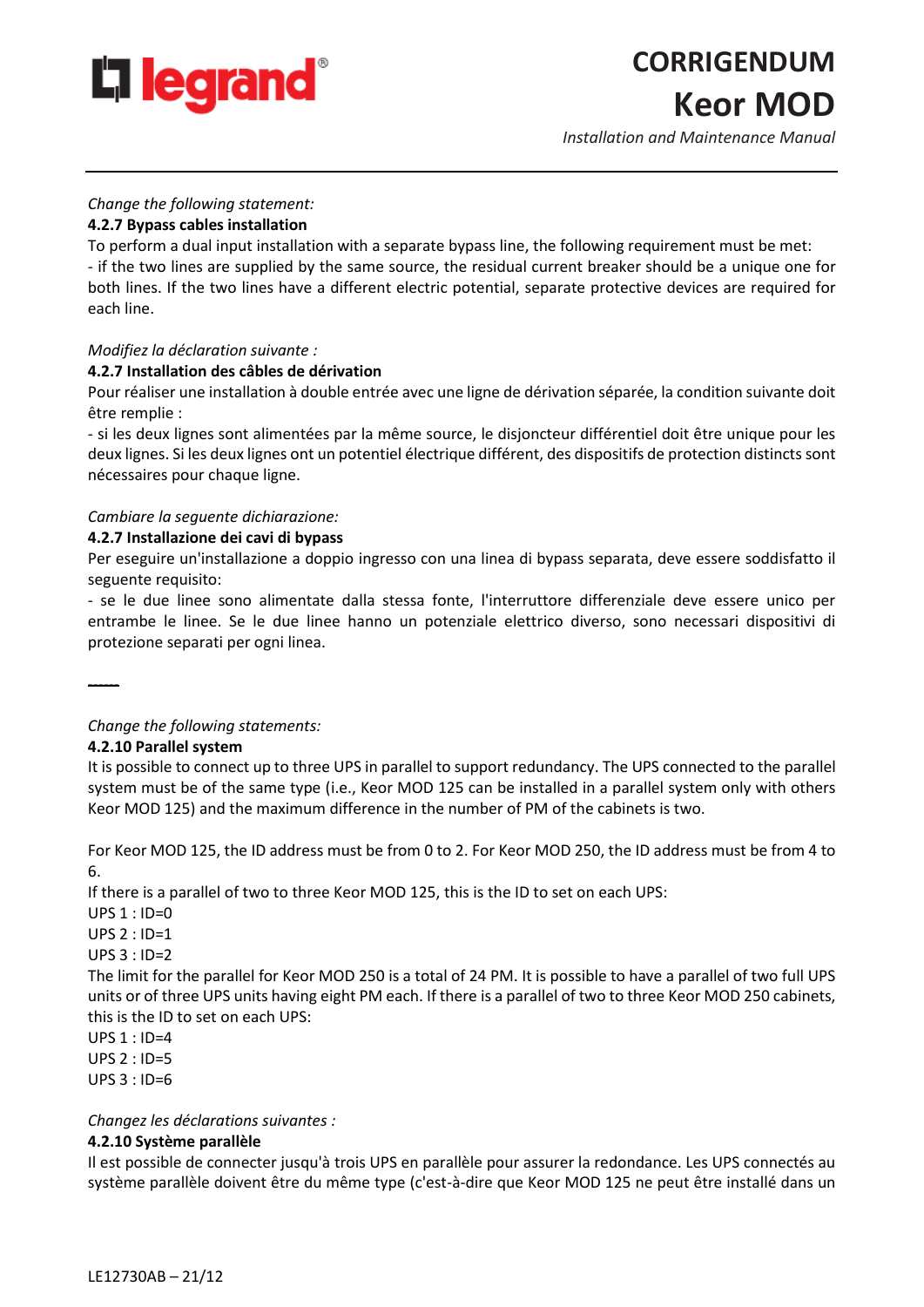système parallèle qu'avec d'autres Keor MOD 125) et la différence maximale dans le nombre de PM des armoires est de deux.

Pour Keor MOD 125, l'adresse ID doit être comprise entre 0 et 2. Pour Keor MOD 250, l'adresse ID doit être comprise entre 4 et 6.

S'il y a un parallèle de deux à trois Keor MOD 125, c'est l'ID à définir sur chaque UPS :

UPS 1 : ID=0

UPS 2 : ID=1

 $UPS$  3 :  $ID=2$ 

La limite du parallèle pour Keor MOD 250 est un total de 24 PM. Il est possible d'avoir un parallèle de deux unités UPS complètes ou de trois unités UPS ayant chacune huit PM. S'il y a un parallèle de deux à trois armoires Keor MOD 250, c'est l'ID à régler sur chaque UPS :

UPS 1 : ID=4

 $UPS 2 : ID=5$ 

UPS 3 : ID=6

*Cambia le seguenti dichiarazioni:*

## **4.2.10 Sistema parallelo**

È possibile collegare fino a tre UPS in parallelo per supportare la ridondanza. Gli UPS collegati al sistema parallelo devono essere dello stesso tipo (ad esempio, Keor MOD 125 può essere installato in un sistema parallelo solo con altri Keor MOD 125) e la differenza massima nel numero di PM degli armadi è due.

Per Keor MOD 125, l'indirizzo ID deve essere da 0 a 2. Per Keor MOD 250, l'indirizzo ID deve essere da 4 a 6. Se c'è un parallelo di due o tre Keor MOD 125, questo è l'ID da impostare su ogni UPS:

UPS 1 : ID=0

UPS 2 : ID=1

UPS 3 : ID=2

Il limite del parallelo per Keor MOD 250 è un totale di 24 PM. È possibile avere un parallelo di due UPS completi o di tre UPS con otto PM ciascuno. Se c'è un parallelo di due o tre armadi Keor MOD 250, questo è l'ID da impostare su ogni UPS:

UPS 1 : ID=4  $UPS 2 : ID=5$  $UPS$  3 : ID=6

------

*Add the following paragraph:*

**4.2.11 Installation with STS (Static Transfer System)**

Static Transfer Systems (STS) are intelligent units that transfer the load to an alternative source when the primary source is out of tolerance. This ensures "high availability" of the power supply for sensitive or critical installations.

Normally, STS provide redundancy between 2 independent UPS systems and each STS is sized according to the load it protects.

Follow the installation manual of the STS for the electrical installation of the Keor MOD UPS systems to the STS.

The ATS-SYNC ports of the SSS interfaces of the first UPS of each system (the one having lower ID number) must be connected to each other using the Keor Mod cross sync cable Cat. Nos. 3 102 59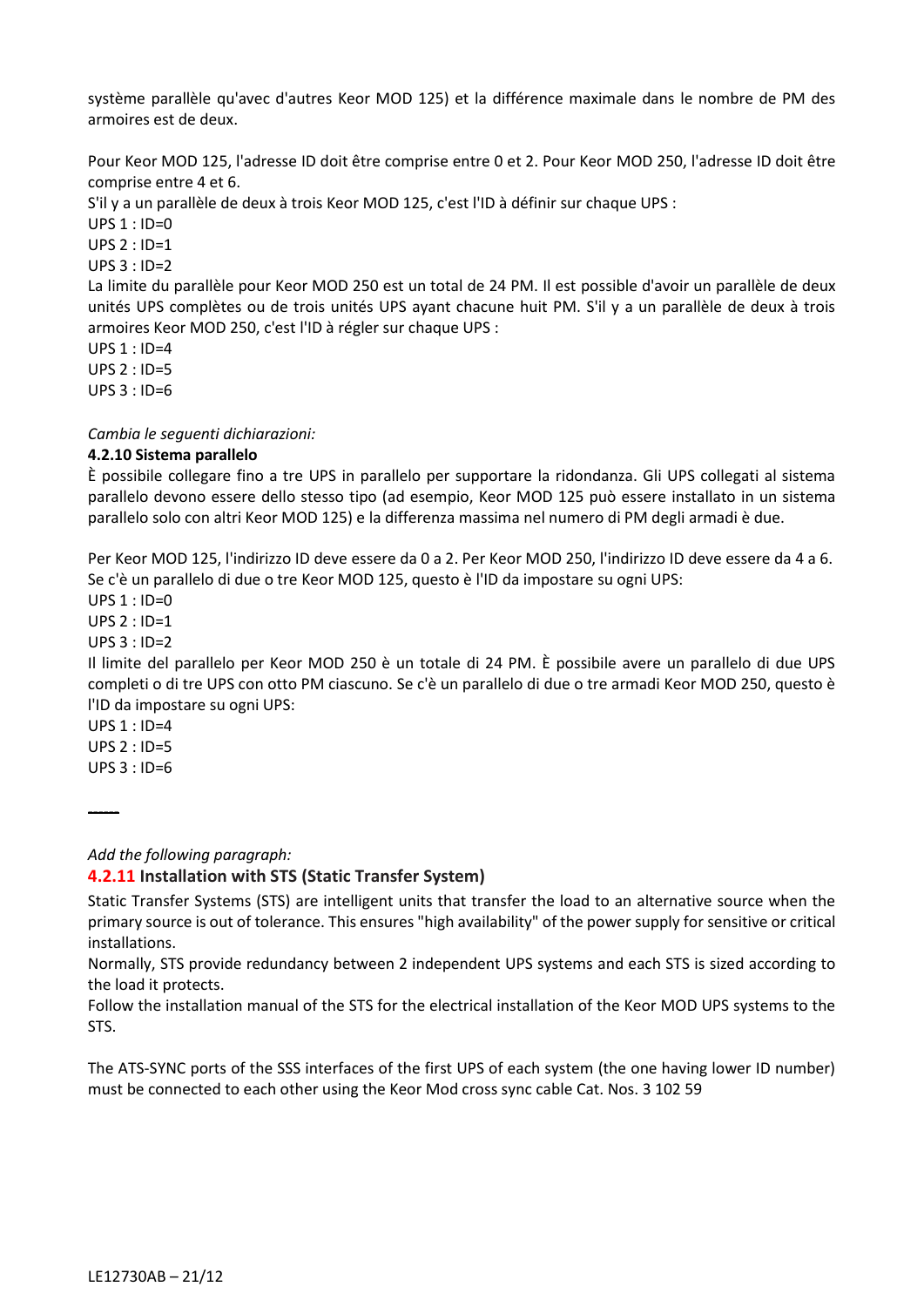

For the configuration of this function, check paragraph 5.2 about the start-up procedure.

# *Ajouter le paragraphe suivant :*

# **4.2.11 Installation avec STS (système de transfert statique)**

Les systèmes de transfert statique (STS) sont des unités intelligentes qui transfèrent la charge vers une source alternative lorsque la source primaire est hors tolérance. Cela garantit la "haute disponibilité" de l'alimentation électrique pour les installations sensibles ou critiques.

Normalement, les STS assurent la redondance entre 2 systèmes ASI indépendants et chaque STS est dimensionné en fonction de la charge qu'il protège.

Suivez le manuel d'installation du STS pour l'installation électrique des systèmes UPS Keor MOD au STS.

Les ports ATS-SYNC des interfaces SSS du premier onduleur de chaque système (celui dont le numéro d'identification est le plus bas) doivent être connectés entre eux à l'aide du câble Keor Mod cross sync Cat. N° 3 102 59

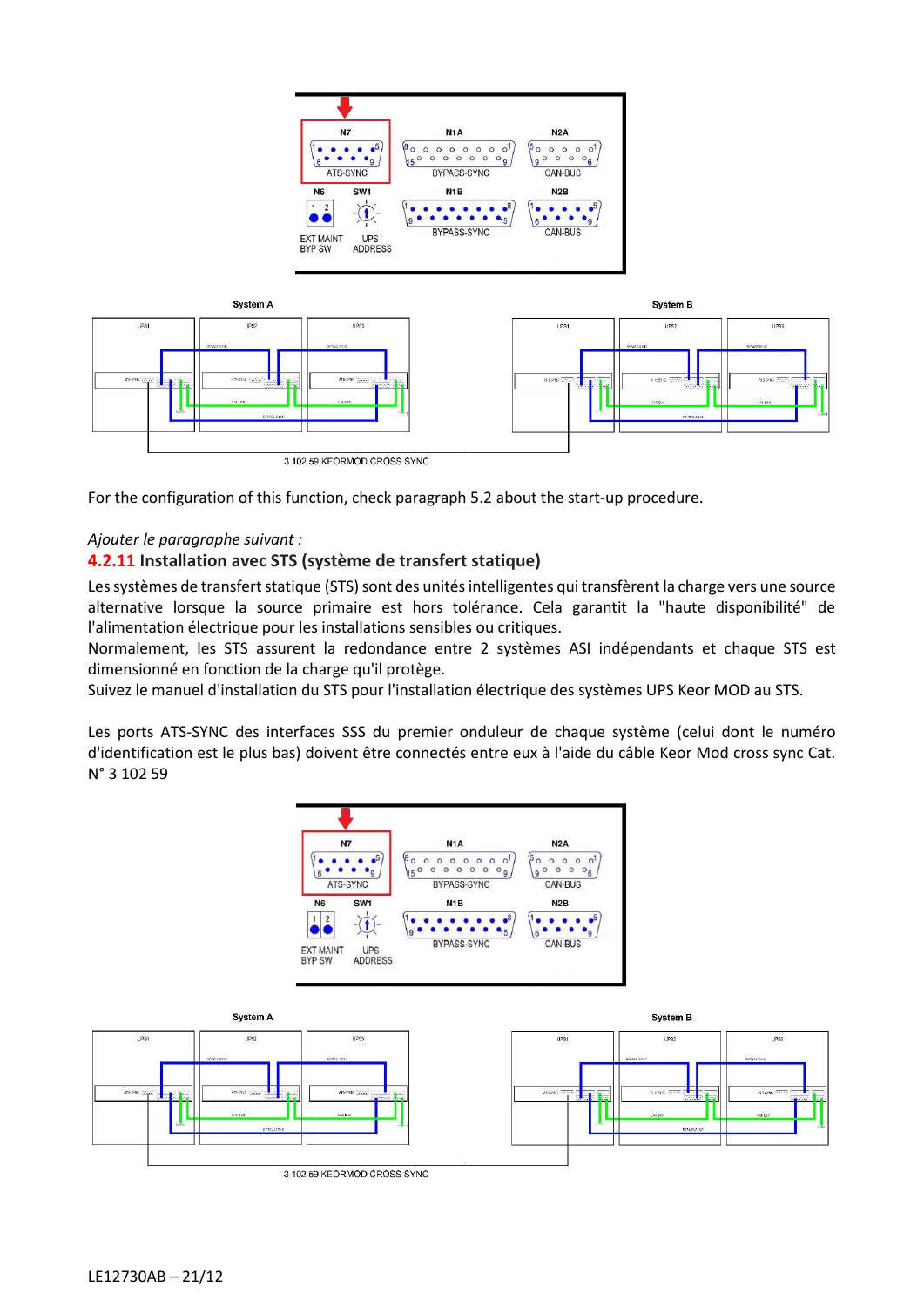Pour la configuration de cette fonction, voir le paragraphe 5.2 sur la procédure de démarrage.

# *Aggiungere il seguente paragrafo:*

# **4.2.11 Installazione con STS (sistema di trasferimento statico)**

I sistemi di trasferimento statico (STS) sono unità intelligenti che trasferiscono il carico a una fonte alternativa quando la fonte primaria è fuori tolleranza. Questo assicura "l'alta disponibilità" dell'alimentazione per le installazioni sensibili o critiche.

Normalmente, gli STS forniscono ridondanza tra 2 sistemi UPS indipendenti e ogni STS è dimensionato in base al carico che protegge.

Seguire il manuale di installazione dell'STS per l'installazione elettrica dei sistemi UPS Keor MOD all'STS.

Le porte ATS-SYNC delle interfacce SSS del primo UPS di ogni sistema (quello con numero ID inferiore) devono essere collegate tra loro utilizzando il cavo di sincronizzazione incrociata Keor Mod Cat. N. 3 102 59





Per la configurazione di questa funzione, controllate il paragrafo 5.2 sulla procedura di avvio.

*Replace the text about the external Temperature for the paragraph 4.5 with the following one:* **4.5 SSS interface**

|                                | <b>TERMINAL</b> | <b>PINS</b> | <b>FUNCTION</b>                                                                                                                                                                                           |
|--------------------------------|-----------------|-------------|-----------------------------------------------------------------------------------------------------------------------------------------------------------------------------------------------------------|
| Analogic<br>floating<br>inputs | N <sub>14</sub> | $3 - 4$     | <b>EXTERNAL TEMPERATURE</b><br>(maximum Input Voltage: 5V)<br>It allows to check the<br>temperature of the batteries for<br>external cabinets.<br>Use the Keor Mod battery<br>temperature probe 3 104 82. |

------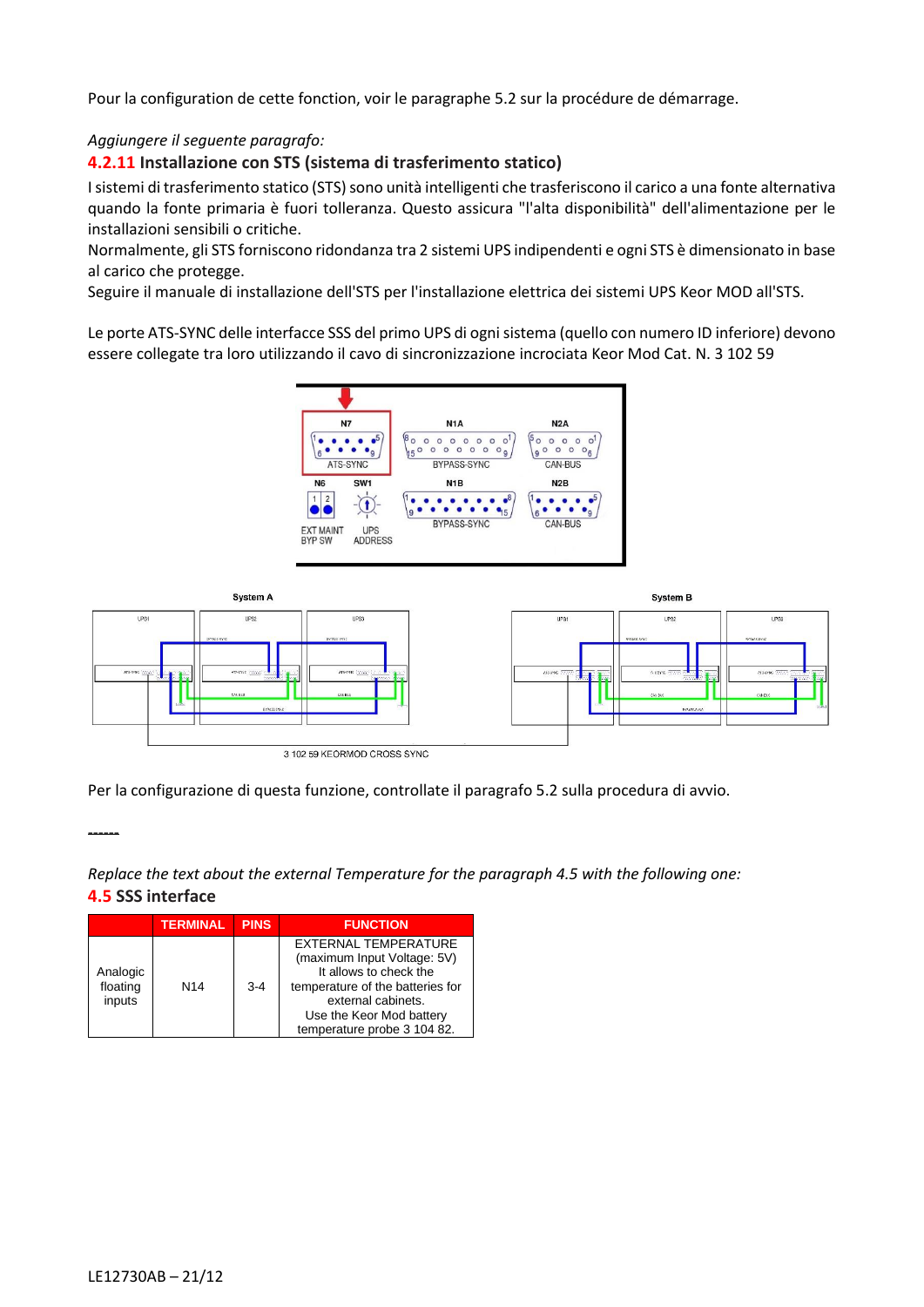*Remplacer le texte sur la température externe du paragraphe 4.5 par le texte suivant :*

# **4.5 Interface SSS**

|                                              | <b>TERMINAL</b> | <b>PINS</b> | <b>FONCTION</b>                                                                                                                                                                                                                       |
|----------------------------------------------|-----------------|-------------|---------------------------------------------------------------------------------------------------------------------------------------------------------------------------------------------------------------------------------------|
| Entrées<br>analogiq<br>ues<br>flottante<br>s | N <sub>14</sub> | $3 - 4$     | <b>TEMPÉRATURE EXTERNE</b><br>(tension d'entrée maximale :<br>5V)<br>Il permet de vérifier la<br>température des batteries pour<br>les armoires externes.<br>Utilisez la sonde de<br>température de la batterie Keor<br>Mod 3 104 82. |

*Sostituire il testo sulla Temperatura esterna del paragrafo 4.5 con il seguente:* **4.5 Interfaccia SSS**

|                                     | <b>TERMINAL</b><br>Е | <b>PINS</b> | <b>FUNZIONE</b>                                                                                                                                                                                                                     |
|-------------------------------------|----------------------|-------------|-------------------------------------------------------------------------------------------------------------------------------------------------------------------------------------------------------------------------------------|
| Ingressi<br>analogic<br>i flottanti | N <sub>14</sub>      | $3 - 4$     | <b>TEMPERATURA ESTERNA</b><br>(massima tensione d'ingresso:<br>5V)<br>Permette di controllare la<br>temperatura delle batterie per<br>armadi esterni.<br>Utilizzare la sonda di<br>temperatura della batteria Keor<br>Mod 3 104 82. |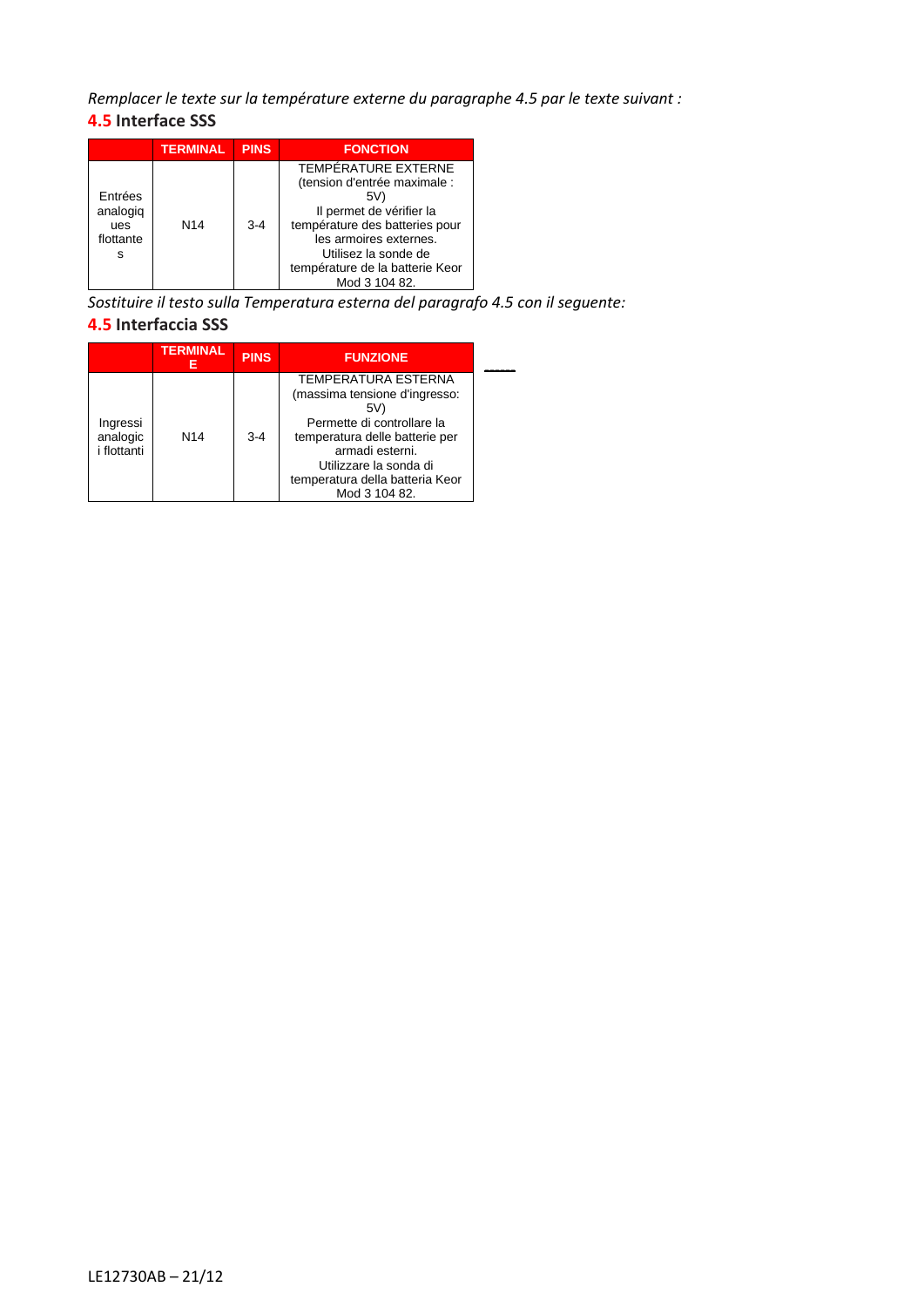*Replace the points 11-16 for the paragraph 5.2 with the following ones:*

# **5.2 Start-up procedure**

11. If there are two Keor MOD systems connected to an STS (see paragraph 4.2.11), it is necessary to set a proper configuration for one of the UPS in each system.

Tap on the *Settings* icon of the menu bar at the bottom of the display. Select the *System* tab.

Tap on the pencil icon of the item Syncro2N Mode. If the UPS is part of the system which is the primary source of supply to the load through the STS, select MASTER. If the UPS is part of the secondary system which is the alternative source, select SLAVE.



12. Provide the mains supply to the UPS by closing the external mains input/bypass input disconnectors (ON position).

13. Ensure that the EPO is connected to the SSS interface (the default setting is NC).

Tap on the *General Commands* icon of the menu bar at the bottom of the display. Find the item *System Power On* and tap on the button *ON* to turn on the UPS.

14. The LEDs on the power modules turn to steady yellow while they are powered from the batteries. When they are powered from the mains and the UPS is on-line, the LEDs turn to steady green.

15. Check that the output voltage and frequency values set correspond with the requirements of the load. If not, turn off the UPS and set the correct values (see step 6).

16. Provide the power supply to the load by closing the external output disconnector (ON position).

17. Close the UPS door and remove the key.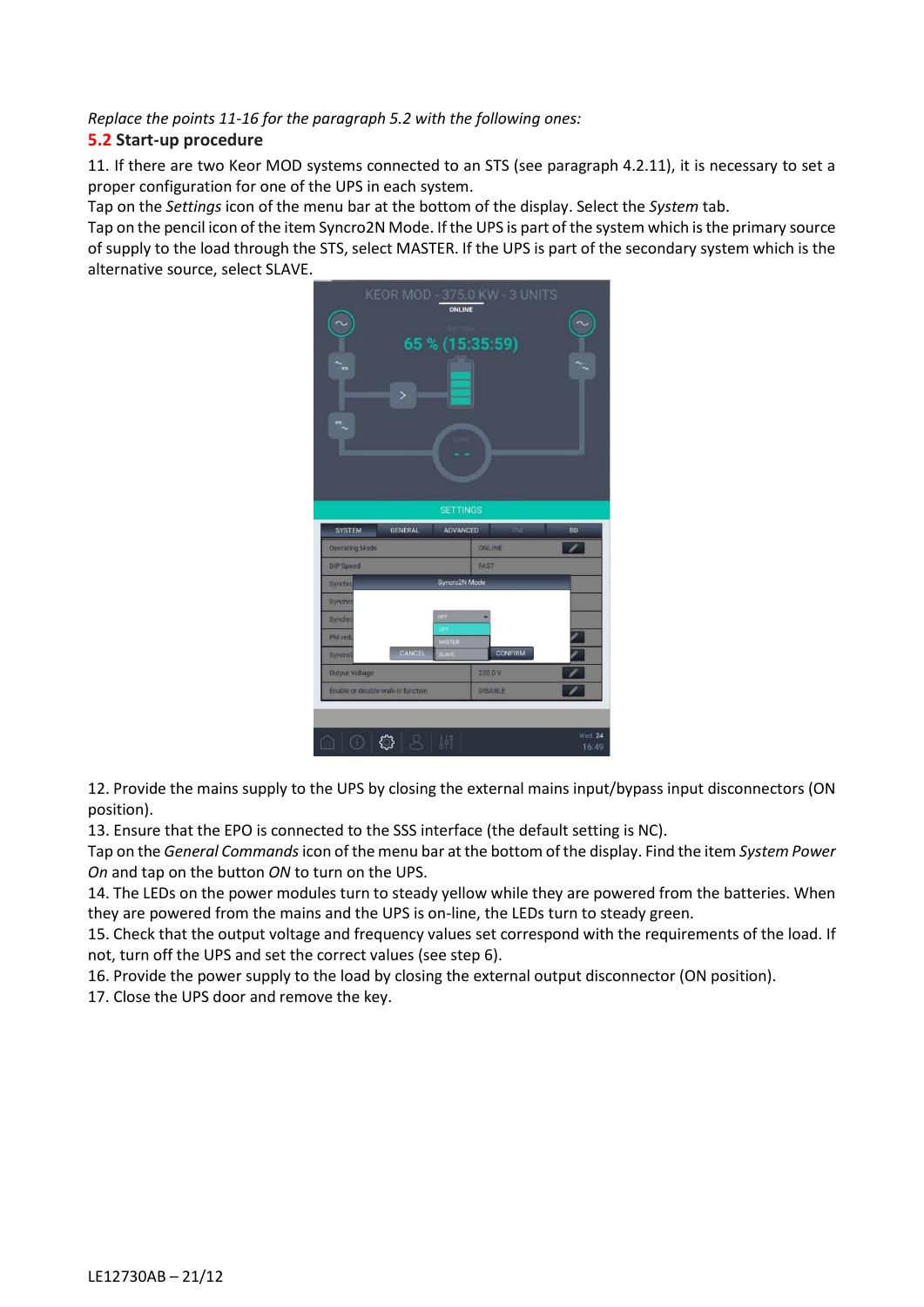*Remplacer les points 11-16 du paragraphe 5.2 par les suivants :*

# **5.2 Procédure de mise en route**

11. Si deux systèmes Keor MOD sont connectés à un STS (voir paragraphe 4.2.11), il est nécessaire de définir une configuration appropriée pour l'un des onduleurs de chaque système.

Tapez sur l'icône *Paramètres* de la barre de menu en bas de l'écran. Sélectionnez l'onglet *Système*.

Tapez sur l'icône en forme de crayon de l'élément Mode Syncro2N. Si l'onduleur fait partie du système qui est la source principale d'alimentation de la charge via le STS, sélectionnez MASTER. Si l'onduleur fait partie du système secondaire qui est la source alternative, sélectionnez SLAVE.



12. Fournir l'alimentation secteur à l'onduleur en fermant les sectionneurs d'entrée secteur externe/entrée de contournement (position ON). 13. S'assurer que l'OEB est connecté à l'interface SSS (le paramètre par défaut est NC).

Tapez sur l'icône *Commandes générales* de la barre de menu en bas de l'écran. Recherchez l'élément *System Power On* et tapez sur le bouton *ON* pour mettre l'onduleur en marche.

14. Les voyants des modules de puissance passent au jaune fixe lorsqu'ils sont alimentés par les batteries. Lorsqu'ils sont alimentés par le secteur et que l'onduleur est en ligne, les voyants deviennent verts.

15. Vérifier que les valeurs de tension et de fréquence de sortie définies correspondent aux exigences de la charge. Si ce n'est pas le cas, éteignez l'onduleur et réglez les valeurs correctes (voir étape 6).

16. Fournir l'alimentation à la charge en fermant le sectionneur de sortie externe (position ON).

17. Fermez la porte de l'onduleur et retirez la clé.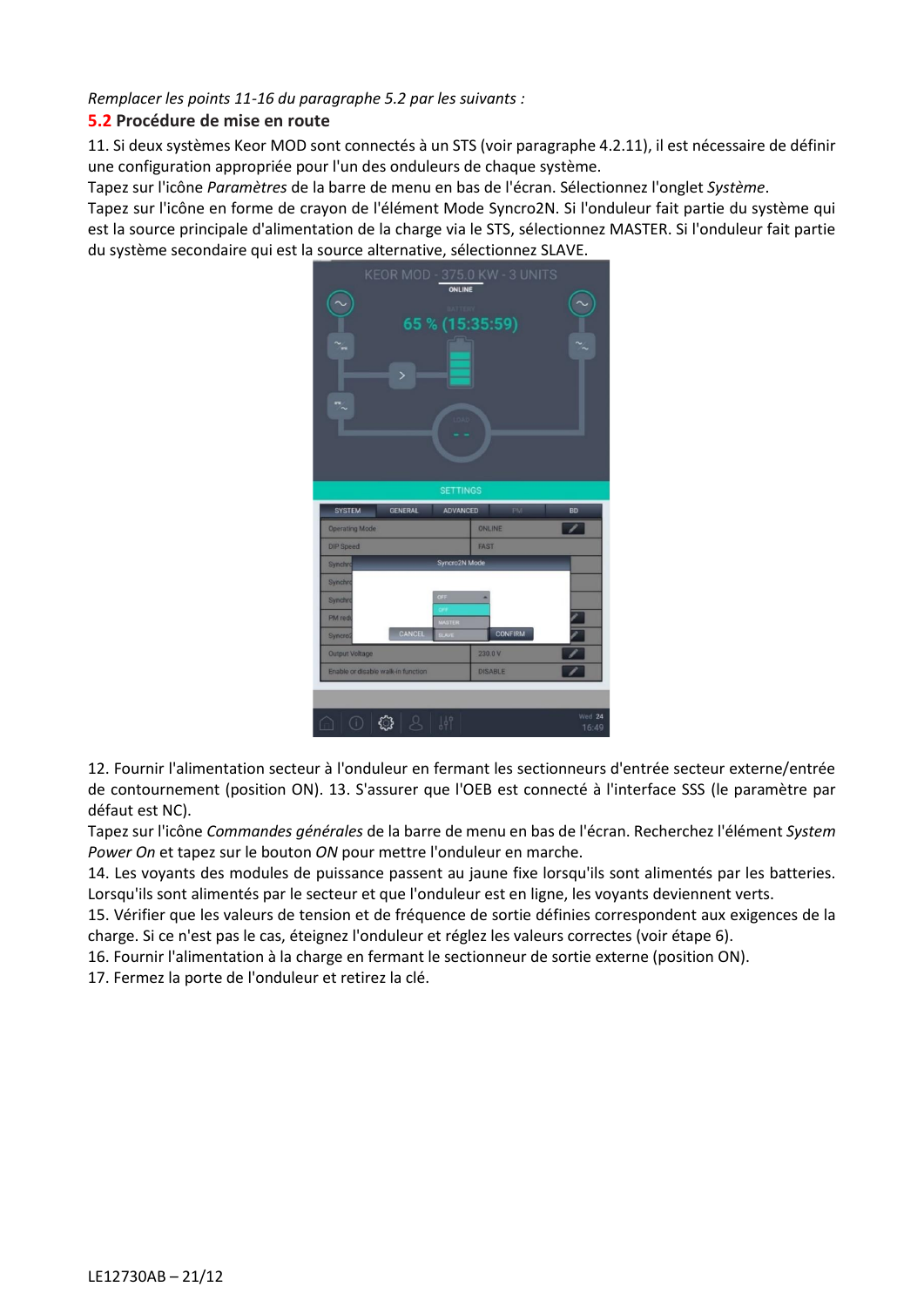*Sostituire i punti 11-16 del paragrafo 5.2 con i seguenti:*

# **5.2 Procedura di avvio**

11. Se ci sono due sistemi Keor MOD collegati a un STS (vedi paragrafo 4.2.11), è necessario impostare una configurazione adeguata per uno degli UPS di ciascun sistema.

Tocca l'icona *Impostazioni* della barra dei menu nella parte inferiore del display. Seleziona la scheda *Sistema.* Toccare l'icona della matita della voce Modalità Syncro2N. Se l'UPS fa parte del sistema che è la fonte primaria di alimentazione del carico attraverso l'STS, selezionare MASTER. Se l'UPS fa parte del sistema secondario che è la fonte alternativa, selezionare SLAVE.



12. Fornire l'alimentazione di rete all'UPS chiudendo i sezionatori esterni di ingresso rete/ingresso bypass (posizione ON). 13. Assicurarsi che l'EPO sia collegato all'interfaccia SSS (l'impostazione predefinita è NC). Toccare l'icona *Comandi generali* della barra dei menu nella parte inferiore del display. Trova la voce *System Power On* e tocca il pulsante *ON* per accendere l'UPS.

14. I LED sui moduli di potenza diventano gialli fissi mentre sono alimentati dalle batterie. Quando sono alimentati dalla rete e l'UPS è in linea, i LED diventano verdi fissi.

15. Controllare che i valori di tensione e frequenza di uscita impostati corrispondano ai requisiti del carico. In caso contrario, spegnere l'UPS e impostare i valori corretti (vedi passo 6).

16. Fornire l'alimentazione al carico chiudendo il sezionatore di uscita esterno (posizione ON).

17. Chiudere la porta dell'UPS e rimuovere la chiave.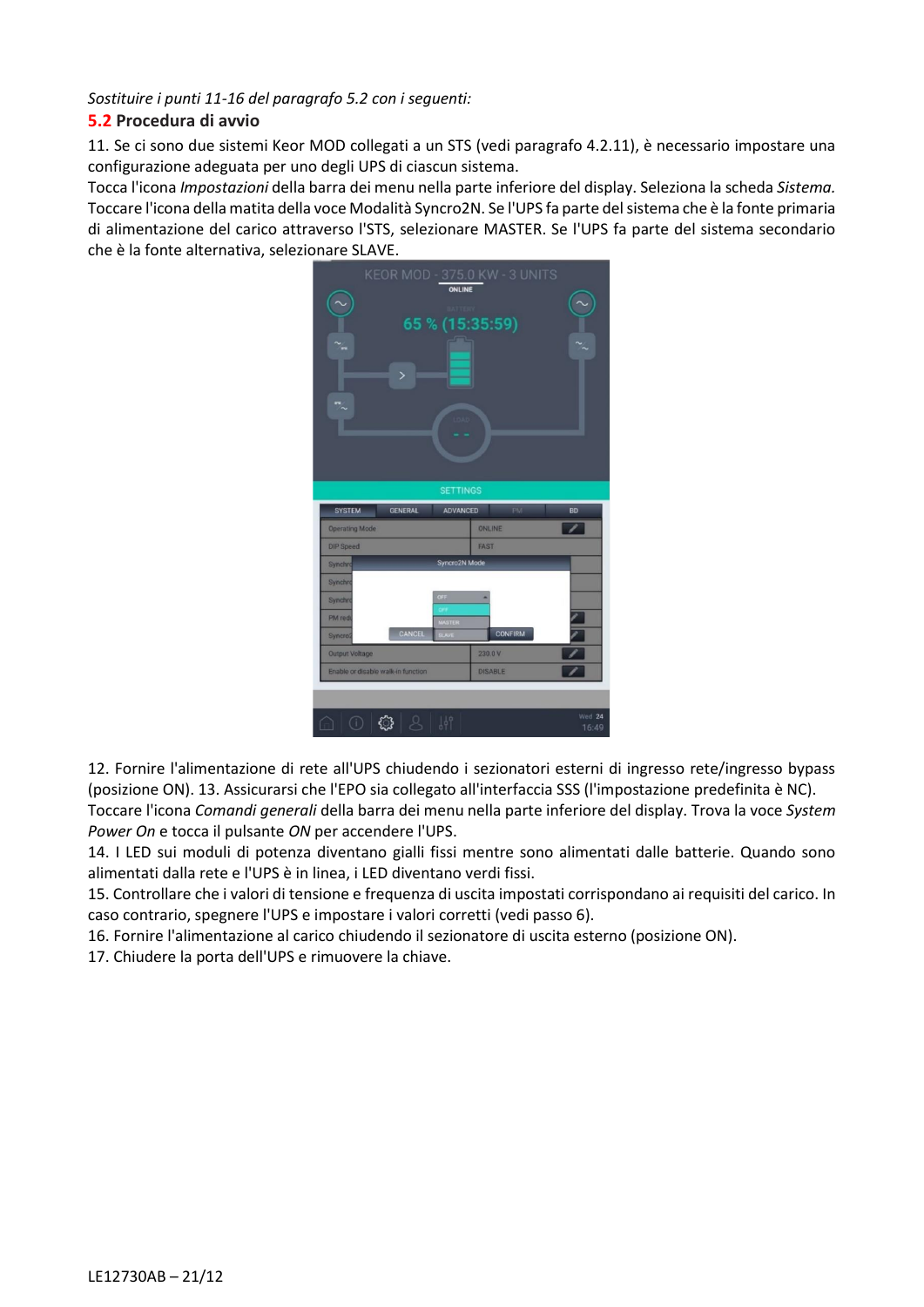## *Add the following statement:*

# **4.4 Battery drawers installation**

# **6.4 Battery drawers replacement**

# **LAUTION**

A drawer must be made up of batteries of the same brand and of the same manufacturing date.

# **ATTENTION**

Un tiroir doit être composé de piles de la même marque et de la même date de fabrication.

# **ATTENZIONE**

Un cassetto deve essere composto da batterie della stessa marca e della stessa data di fabbricazione.



# **CHECK THE BATTERY CODE LABEL ON THE BATTERY BLOCK**

# **VÉRIFIER L'ÉTIQUETTE DE CODE DE LA BATTERIE SUR LE BLOC DE BATTERIE**

# **CONTROLLARE L'ETICHETTA CON IL CODICE BATTERIA SUL BLOCCO BATTERIE**







**DO NOT MIX DIFFERENT BATTERY CODES ON THE SAME DRAWER!**

**NE PAS MIXER DES CODES DE BATTERIE DIFFERENTS SUR LA MÊME TIROIR !**

**NON MISCHIARE CODICI DIVERSI DI BATTERIA SULLO STESSO CASSETTO!**